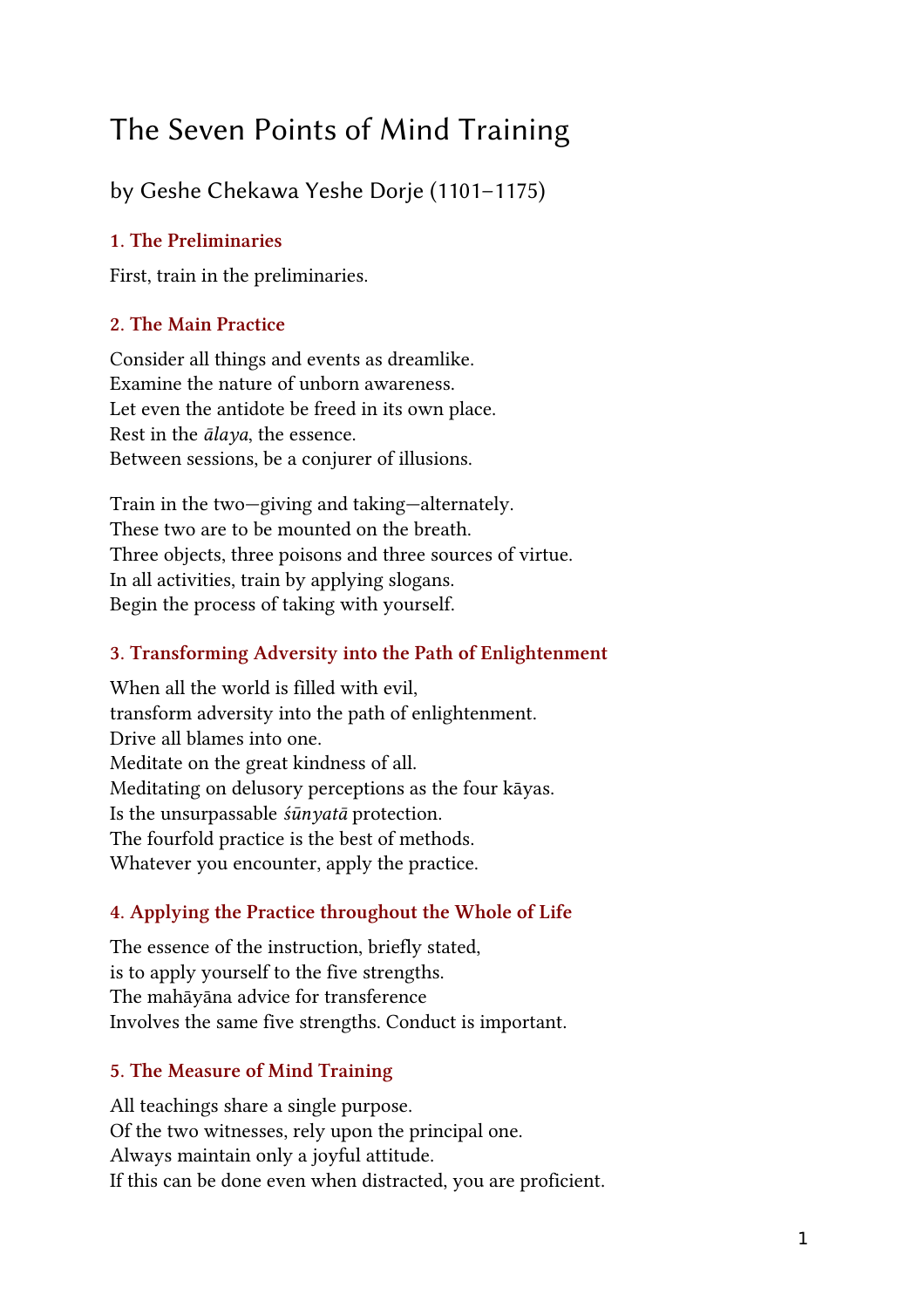#### 6. The Commitments of Mind Training

Train constantly in three basic principles. Change your attitude, but remain natural. Don't speak of injured limbs. Don't ponder others' flaws. Train first with the strongest destructive emotions. Abandon any expectations of results. Give up poisonous food. Don't be so loyal to the cause. Don't lash out in retaliation. Don't lie in ambush. Don't strike a vulnerable point. Don't transfer the ox's burden to the cow. Don't be competitive. Don't misperform the rites. Don't reduce gods to demons. Don't seek others' misery as crutches of your own happiness.

#### 7. The Precepts of Mind Training

Do everything with a single intention. Counter all adversity with a single remedy. Two tasks: one at the beginning and one at the end. Whichever of the two occurs, be patient. Keep the two, even at your life's expense. Train in the three difficulties. Acquire the three main provisions. Cultivate the three that must not decline. Keep the three from which you must not separate. Apply the training impartially to all. It is vital that it be deep and all-pervasive. Meditate constantly on those who've been set apart. Don't be dependent on external conditions. This time, practise what's most important. Don't misunderstand. Don't be inconsistent. Train wholeheartedly. Gain freedom through discernment and analysis. Don't be boastful. Don't be irritable. Don't be temperamental. Don't seek acknowledgement.

The essence of the nectar-like instructions for transforming into the path of